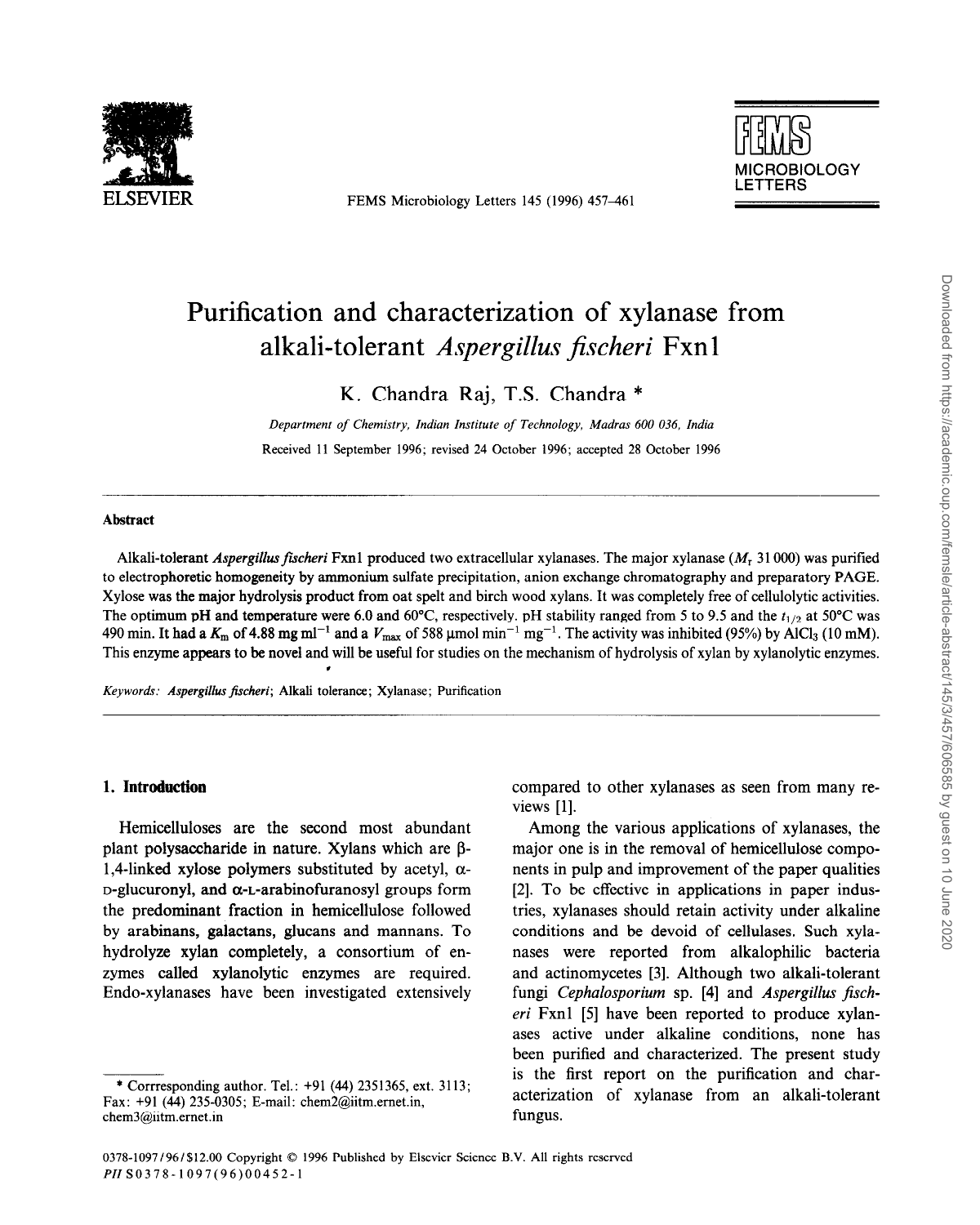# **2.1.** *Organism and xylunase production*

*A. jischeri* Fxnl isolated in our laboratory was used for production of enzyme. Solid-state cultures in 500-ml Erlenmeyer flasks were carried out using wheat bran (10 g) with 10 ml mineral base medium [5] and yeast extract  $(0.1\%)$  at pH 9.0 and 30°C. Spores from 4-day-old potato dextrose agar slants were inoculated, and after 60 h of incubation the enzyme was extracted with 50 ml of 0.05 M potassium phosphate buffer (pH 6). The supernatant was used as the crude enzyme.

# 2.2. *Enzyme assays*

Xylanase was assayed using birch wood xylan [5]. Reducing sugars released were measured by the 3,5 dinitrosalicylic acid method. One unit of xylanase is defined as the amount of enzyme that liberated 1  $\mu$ mol of xylose equivalent per min.  $\beta$ -D-Xylosidase was assayed according to Poutanen and Puls [6]. Acetyl esterase was assayed similarly to B-xylosidase using p-nitrophenyl acetate as substrate. Cellulase was assayed according to the IUPAC method. Protein was estimated using Folin-Ciocalteu phenol reagent.

# 2.3. Purification

After  $(NH_4)_2SO_4$  (60% w/v) precipitation of the supernatant, the precipitate was dissolved in 0.05 M potassium phosphate buffer, pH 8.0 (PPB), dialyzed and loaded (25 ml) onto a DEAE-cellulose column  $(1.5 \times 10.0 \text{ cm})$  pre-equilibrated with PPB. Fractions (3 ml) were collected (0.5 ml min<sup>-1</sup>) by elution with PPB in a continuous NaCl gradient  $(0-0.3$  M). The pooled xylanase fractions  $(4-14)$ were lyophilized to 8 ml, dialyzed and loaded onto a DEAE-Sephadex A50 column  $(1.0 \times 10.0 \text{ cm})$  preequilibrated with PPB. Fractions (3 ml) were collected  $(0.3 \text{ ml } \text{min}^{-1})$  by elution with the same buffer in a continuous NaCl gradient  $(0-0.5 \text{ M})$ . The xylanase fractions (12-30) were pooled, lyophilized and applied to preparatory tube gel electrophoresis.

#### **2. Materials and methods** *2.4. Electrophoresis und uctivity staining*

Proteins were analyzed by slab PAGE (12% gel) using Coomassie Blue R250. Preparatory PAGE was carried out in tube gels  $(1.2 \times 6.0 \text{ cm}; 12\% \text{ gel})$  and the proteins were trapped using a dialysis membrane. The xylanase active fractions (8-12) were pooled, dialyzed against PPB (pH 6.0) and stored at 0°C. Activity staining (zymogram) was performed using 2% (w/v) agar gel containing 0.5% (w/v) birch wood xylan and Congo Red staining [7].

#### 2.5. *Churucterizution*

The relative molecular mass of xylanase was deter-



Fig. I. (A) SDS-PAGE analysis of purified xylanase. Left lane: (1) myosin (205 kDa), (2)  $\beta$ -galactosidase (116 kDa), (3) bovine albumin (66 kDa), (4) egg albumin (45 kDa), (5) carbonic anhydrase (29 kDa). Right Lane: pure xylanase. (B) Activity staining of pure xylanase.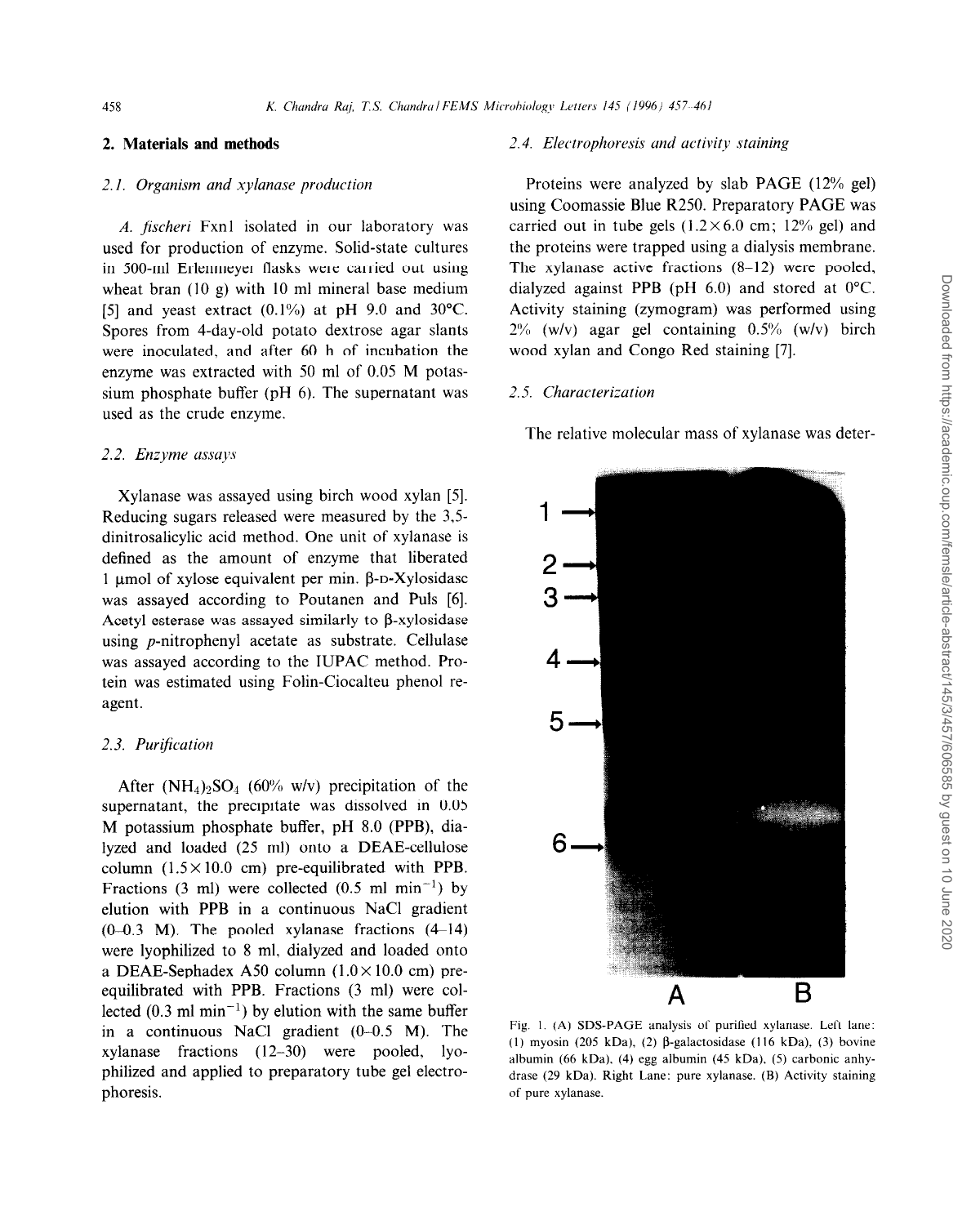

Fig. 2. Effect of pH and temperature on activity of xylanase of *Aspergillus fischeri* Fxn1.

mined by SDS-PAGE. The pH stability was determined by incubating the enzyme in various buffers for 24 h at 5°C and thermal stability was assessed from 30 to 70°C at pH 6.  $K_m$  and  $V_{\text{max}}$  for birch xylan were determined (pH 6.0 and 30°C) from the Lineweaver-Burk plot.

### 2.6. *Analysis of hydrolytic products*

To 10 ml of 1% (w/v) xylan (oat spelts or birch) at pH 6.0, 2.0 ml of xylanase (100 IU ml<sup>-1</sup>) was added and incubated at 50°C. When hydrolysis reached equilibrium, the hydrolysate was lyophilized to powder, redissolved in 50% (v/v) methanol (300  $\mu$ l), applied  $(10.0 \text{ }\mu\text{)}$  onto thin-layer chromatographic

plates and developed with a solution of n-butanol:acetic acid:water  $(2: 1: 1, v/v)$  [7]. The sugars were visualized using concentrated  $H_2SO_4:95\%$  ethanol  $(1:1, v/v)$  reagent and heating at 150°C for 20 min.

# *3.* **Results and discussion**

#### **3.1.** *Puri\$cation*

Preliminary activity staining showed two xylanases in the culture broth. Ammonium sulfate precipitation followed by DEAE-cellulose column chromatography removed the coloring matter. DEAE-Sephadex A50 column chromatography resulted in one



Fig. 3. Hydrolysis of xylan by xylanase of *Aspergilhu fischeri* Fxnl at pH 6.0 and 50°C. Hydrolysis (%)=[reducing sugars released] **X 1001**  [initial total sugars].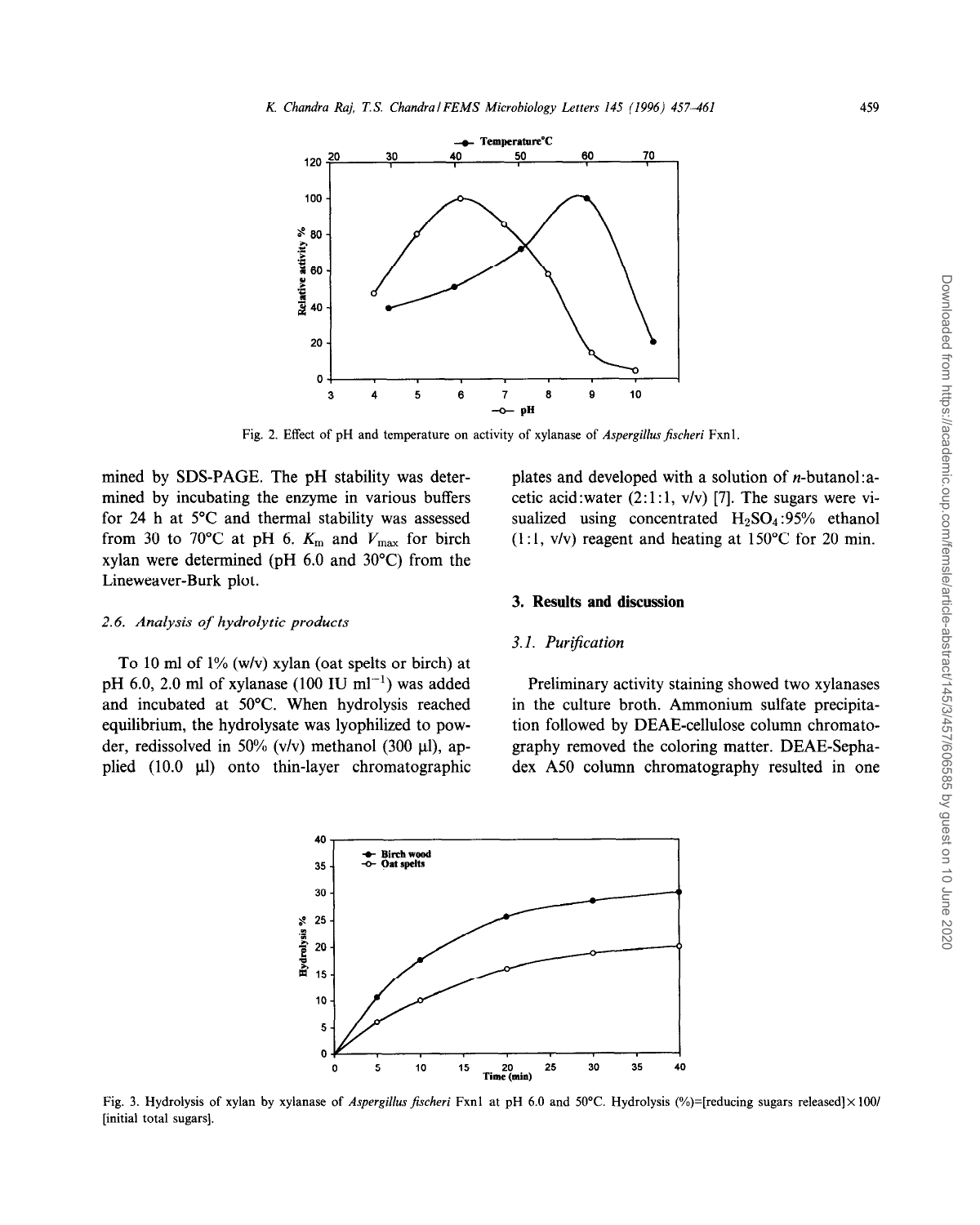xylanase peak which showed two protein bands by SDS-PAGE. These were further separated by preparatory PAGE. The resulting xylanase fraction with 25% yield showed 11.5-fold purity, electrophoretic homogeneity and a single band on activity staining (Fig. 1).

### 3.2. *Characterizution*

The approximate  $M_r$  was 31000, and those of  $As$ *pergillus* sp. xylanases were also reported to be from 13 000 to 50000 [8,9].

The  $K_m$  was 4.8 mg ml<sup>-1</sup> which was low compared to the reported values of 2–17 mg m $^{-1}$  [10] showing high affinity for xylan and the  $V_{\text{max}}$  was 588 µmol  $min^{-1}$  mg<sup>-1</sup>. It had no cellulase activity which is a desirable feature for potential application in pulp and paper industries.  $\beta$ -Xylosidase and esterase were not detected.

 $Al^{3+}$  inhibited activity of xylanase (retained 5% of original) similar to that from *A. niger [8]. Co'+(* 110%) stimulated activity as in *A. niduluns* xylanase [9] and  $K^+$ , Na<sup>+</sup>, Ca<sup>2+</sup>, Cu<sup>2+</sup>, Mn<sup>2+</sup>, Fe<sup>2+</sup>  $Mg^{2+}$  and EDTA had no effect. Hg<sup>2+</sup> (70%) and  $Fe^{3+}(70%)$  showed less effect, although most xylanases are inhibited by  $Hg^{2+}$  [11].

# 3.3. *Eflect of pH and temperuture*

The optimum pH of the xylanase was 6.0, although it retained over 50% of maximum activity at pH 8.0 (Fig. 2). The optimum pH for other fungal xylanases are also in the range  $4.0-7.0$  [11]. pH stability ranged from 5.5 to 9.5 with retention of more than 85% of the activity. The optimum temperature was 60°C (Fig. 2) while most other fungal xylanases are active from 40 to 55°C [11]. The activation energy was 27.4 kJ mol<sup>-1</sup> which was less than the reported values of 30–68.2 kJ mol<sup>-1</sup> [9]. Although the half-lives for inactivation at 50 and 55°C were 490 and 60 min at the optimum temperature of  $60^{\circ}$ C, the enzyme became inactivated rapidly  $(t_{1/2} 8 \text{ min})$ suggesting that thermal stability was enhanced by the substrate as reported previously [12]. The enthalpy of activation for thermal denaturation was 318 kJ  $mol^{-1}$  which was higher than that of other xylanases **[131.** 

# 3.4. *Hydrolysis pattern*

The degree of hydrolysis of birch wood xylan (30%) was higher than that of oat spelt xylan (20%) (Fig. 3). Oat spelt xylan with 75% xylose, lO%arabinose and 15% glucose (Sigma catalogue) is more substituted [14] compared to birch wood xylan which has  $> 90\%$  xylose. TLC analysis showed xylose as the product in the hydrolysate independent of the type of xylan and higher oligosaccharides were not detected. These data suggest that the mode of action of xylanase is endwise (exo) and that oat spelt xylan may have more substituted xylose residues on the ends which limit the xylanase action. A xylanase from *Aeromonas caviae* [7] with a similar mode of action has been reported which releases xylobiose as the major hydrolysis product.

Although this xylanase released xylose from xylan it was not acting on  $p$ -nitrophenyl- $\beta$ -D-xyloside, indicating specificity towards xylan or higher xylo-oligosaccharides. However, systematic studies with specific xylo-oligosaccharides are necessary to reveal the actual mechanism of action. As there are no reports on the isolation or characterization of such xylanases from alkali-tolerant fungi, this enzyme appears to be novel and will be useful in understanding the mechanism of hydrolysis of xylan by xylanolytic enzymes. Further systematic kinetic studies on the molecular mechanism of its catalysis are being carried out.

#### **Acknowledgments**

We thank ICAR, New Delhi, India for financial support of this work.

### **References**

- [1] Coughlan, M.P. and Hazlewood, G.P. (1993) β-1,4-p-Xylai degrading enzyme systems: Biochemistry, molecular biology and applications. Biotechnol. Appl. Biochem. 17, 259-289.
- 121 Roberts, J.C., MC Carthy A.J., Flynn N.J. and Broda, P. (1990) Modification of paper properties by the treatment of pulp with *Saccharomonosporo viridis* xylanase. Enzyme. Micrab. Technol. 12, 210-213.
- [31 Srinivasan, M.C. and Rele, M.V. (1995) Cellulase-free xyla-